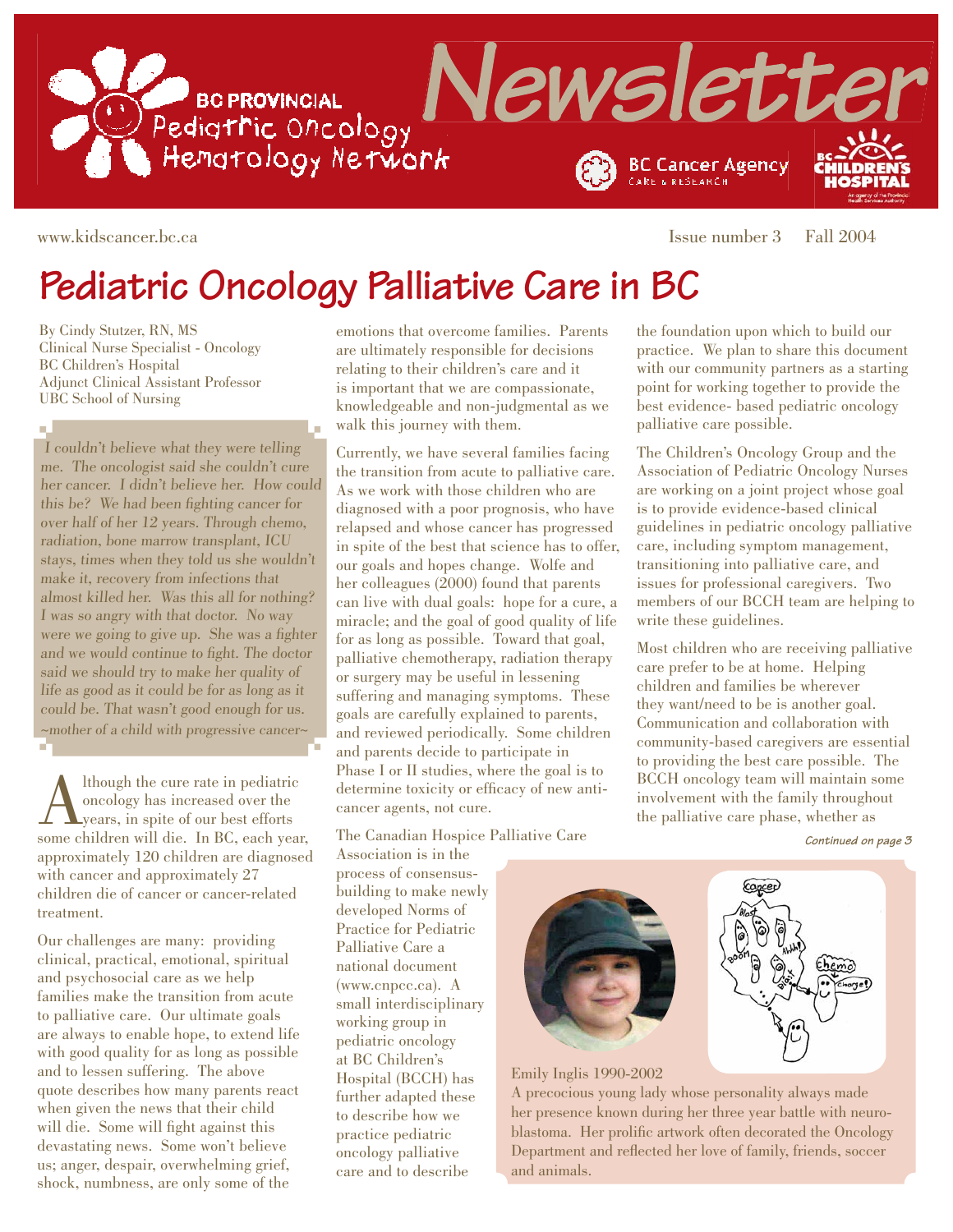# **Around the province… Kelowna Pediatric Oncology Program**

The Pediatric Oncology Program<br>at Kelowna General Hospital<br>provides ongoing chemotherapy<br>supportive care to children from Keloy at Kelowna General Hospital provides ongoing chemotherapy and supportive care to children from Kelowna in partnership with BC Children's Hospital. This allows families to remain closer to home for longer periods, helping to alleviate some of the stress and anxiety faced by our families. Information is constantly being shared between the Kelowna team of care providers and the primary nurses and oncologists at BC Children's Hospital, providing seamless care to our children and families.

Our team consists of six pediatricians and a core group of nurses who care for children and their families during their treatment protocols. Social work and nutrition support is also available. We are also fortunate to have the support of our Anesthetist Department, as they are always available and willing to provide sedation support when needed and at the convenience of our treatment team and families. The level of care provided falls between levels 2 & 3. The location of chemotherapy treatment is negotiated between the care providers here and at BC Children's Hospital, and in consultation with the families as we try and tailor to the individual needs. Currently, we have 8 patients who are at various phases of their treatment protocols receiving treatment.

Care is provided in a bright, cheerful, child-friendly environment. Although located on the inpatient pediatric unit, the outpatient area and treatment room has its own designated "clean" space on the unit.

> Bev Sieker Clinical Manager, Pediatrics Kelowna General Hospital

# **Interview with Dr. Hanna Reysner**

Dr. Hanna Reysner is a pediatric oncologist/hematologist and palliative care specialist who recently joined the team at Surrey Memorial Hospital Child and Youth Services in the Fraser Valley Health Authority. She has a cross appointment with the oncology program at BC Children's Hospital and provides consultative services for pediatric oncology palliative care patients. Her thoughts on palliative care for children with cancer follow.

### What led you to specialize in the field of palliative care?

During my general pediatric training as well as my subspecialty training in pediatric oncology/hematology, I came across patients needing palliative care. I realized that I needed more experience and expertise to look after these patients and their families who generally have huge needs.

## Pediatric Palliative Care: Clinical and Psychosocial Care Workshop

Canuck Place Children's Hospice is offering a 2-day workshop that will include basic and advanced aspects of pediatric palliative care. This workshop is offered to all health care professionals who are caring for the palliative child.

Date: January 27 & 28, 2005 Time: 0830-1630 Place: Sutton Place Hotel, Vancouver BC Cost: \$200 Contact: Camara Van Breemen cvanbreemen@canuckplace.org

Register online at: www.canuckplace.org

Tell me about your research on palliative care for pediatric oncology patients in BC. My research is looking at where pediatric oncology patients die. I want to find out what factors influence their place of death, e.g. age, gender, ethnic background, availability of support services. The ultimate question is whether we are providing these children and their families the choice to die in their desired setting with the full support that they need.

### What do you see as the unique needs of children with cancer and their families as they journey through the last days/weeks of their lives?

Transitioning from a curative mode to palliative care for these families is especially difficult. Sometimes parents wish for continued intensive treatment when the chance for cure is very small. How do we as health care professionals advocate for the child, while also realizing that it is the parents who have to ultimately live with the decision that they have done absolutely everything they can for their child? For children who do not have a favourable prognosis from the start, introduction of the palliative care concept at the time of diagnosis would be helpful.



Dr. Hanna Reysner and Cindy Stutzer

The concept of palliative care focuses more on the quality of life over the length of life. Choosing quality of life does not mean giving up on hope either.

### Is there such a thing as a "good" death for a child? What would that look like?

I believe there is. The child would be comfortable and symptom free, in a place where he/she wants to be, and surrounded by the people that he/she loves and wants to be with. We need to communicate well with the child to find out his/her wishes. Children understand more than we realize and more than they may be able to articulate. Children with cancer especially, having gone through a lot of treatment, quite often are more mature than other children their age. And although it is difficult to discuss death with a child, we must do so with courage and expertise to help them feel fully supported through this journey.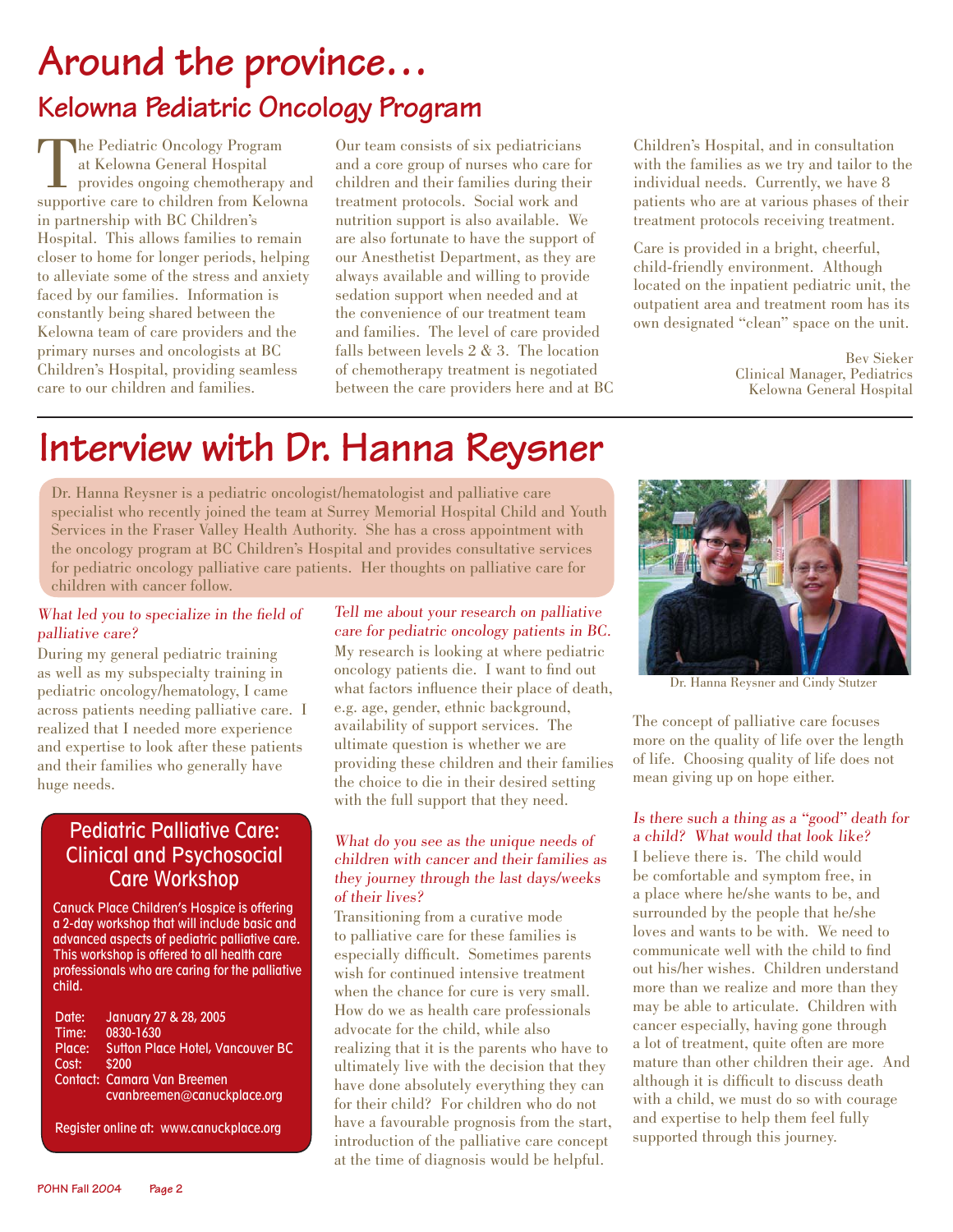## **Pediatric Palliative Care Continued from page 1**

primary caregivers (if transitioning to community-based caregivers is not feasible or desirable), consultants, or supports for the health care professionals (HCP) and/or family. Parents tell us that our continued involvement is important to them; that they feel abandoned when we are not involved.

Communication is always a challenge when many people are involved in a child's care. Our palliative care checklist, one-on-one phone calls, and care planning conference calls help the child's team plan his/her palliative care, provide information and updates, and opportunities for problem solving, consultation and support. Sometimes parents participate in the conference calls, or they convey concerns and questions through a HCP. Practical supports include the At-Home Program, BC Palliative Care Benefits Program, Nursing Support Services, as well as home care nurses and community-based palliative care teams.

Education is an essential part of providing pediatric oncology palliative care. Several members of our program have pursued further education in pediatric palliative care. Although we have had nursing education days regarding pediatric oncology palliative care, there is a large gap in professional education. Canuck Place Children's Hospice will help to fill that gap by offering a  $2 \text{ day}$ course in January (refer to advertisement on page 2 of this newsletter). We have also just initiated monthly palliative care discussion sessions at BCCH. At our first session, the room was filled with interdisciplinary members of the program to discuss the topic "To tell or not to tell: talking to children about death".

"Parenting a Dying Child" is an award-winning series of 30 pamphlets for parents developed by BCCH and Canuck Place Children's Hospice: Making Hard Decisions About Care, Symptom Management, Parenting a Dying Child, Talking About Dying, Honoring the Spirit and Caring for Your child After Death are just some of the titles from this package. They are available from the BCCH Family Resource Library (http://www.cw.bc.ca/library/ bookstore). Information about grief and loss is available from Griefworks BC (www.griefworksbc.com), a provincial pediatric grief and loss program.

Research is an integral part of our pediatric oncology program. Although pediatric oncology palliative care research has lagged behind research aimed at cure, several members of our program are involved in research that will directly benefit children with cancer receiving palliative care, and their grieving families.

If we listen closely, children who are dying, and their families, will tell us everything we need to know to care for them: they want to be loved, to be cared for and cared about, to know that their lives have meaning and purpose, to be remembered as the special people they are. Most of all, they want the people caring for them to appreciate and celebrate their lives.

# **BCCA Annual Conference November 25-27, 2004 at the Westin Bayshore**

Every year the BC Cancer Agency organizes a three day conference. Professional groups are given an opportunity to meet with their own program during this conference. The Pain & Symptom Management and Palliative Care Session on Friday, and the Pediatric Oncology Session on Saturday, will be of special interest to pediatricians, nurses, social workers, palliative care professionals and others involved in pediatric cancer care. The following is the agenda for these two sessions.

### Friday, November 26

| 0830-0900 | Palliative Care in the Pediatric Oncology Setting<br>$\sim$ Speaker: Dr. Leora Kuttner                                                                 |
|-----------|--------------------------------------------------------------------------------------------------------------------------------------------------------|
| 0900-0920 | End of Life Care in BC - Healthcare Utilization by<br>Pediatric Oncology<br>$\sim$ Speaker: Dr. Hanna Reysner                                          |
| 0920-0950 | Palliative Care for Pediatric Oncology in BC - Practice<br>Guidelines & Referral Process<br>$\sim$ Speaker: Cindy Stutzer                              |
|           | 0950-1030 Panel Discussion<br>$\sim$ Moderator: Ann Syme<br>~Panelists: Dr. Leora Kuttner, Dr. Hanna Reysner,<br>Dr. Caron Strahlendorf, Cindy Stutzer |

### Saturday, November 27

| 0830-0930                                          | Ethical Tensions: Challenges in Childhood Cancer and<br>Research<br>$\sim$ Speaker: Dr. Fergall Magee                                                           |  |
|----------------------------------------------------|-----------------------------------------------------------------------------------------------------------------------------------------------------------------|--|
| $0930 - 1000$                                      | New Advances in Pediatric Cancer Treatment<br>~Speaker: Dr. Mason Bond                                                                                          |  |
| 1000-1030                                          | Surgical Interventions for Pediatric Malignancies<br>~Speaker: Dr. Geoff Blair                                                                                  |  |
| 1030-1100                                          | <b>BREAK</b>                                                                                                                                                    |  |
| 1100-1130                                          | Nutrition for the Pediatric Oncology Patient<br>$\sim$ Speaker: Dr. Paul Rogers                                                                                 |  |
| 1130-1230                                          | Open Forum: Partnership with the Regional Communities<br>~Moderators: Denise Murray & Eleanor Shambrook                                                         |  |
| 1230-1330                                          | <b>LUNCH</b>                                                                                                                                                    |  |
| 1330-1430                                          | Psychosocial Care in Pediatric Oncology<br>$\sim$ Speakers: Helga Grau & Sharon Paulse                                                                          |  |
| 1430-1500                                          | Late Effects of Treatment in Survivors of Childhood<br>Cancers<br>$\sim$ Speaker: Dr. Sheila Pritchard                                                          |  |
| 1500-1530                                          | Transitioning Survivors to Adult Healthcare - A Model of<br>Delivery<br>~Speaker: Angela Pretula                                                                |  |
| 1530-1630                                          | Meet the Survivors: Panel of Teenagers and Young Adults<br>Shaun Evans, Rosalie Gosling, Meghan Jewell,<br>$\neg$ Panelists:<br>Rob St. Amand, Dara Lynn Walker |  |
| Register on-line at www.bccancer.bc.ca/HPI/ACC2004 |                                                                                                                                                                 |  |